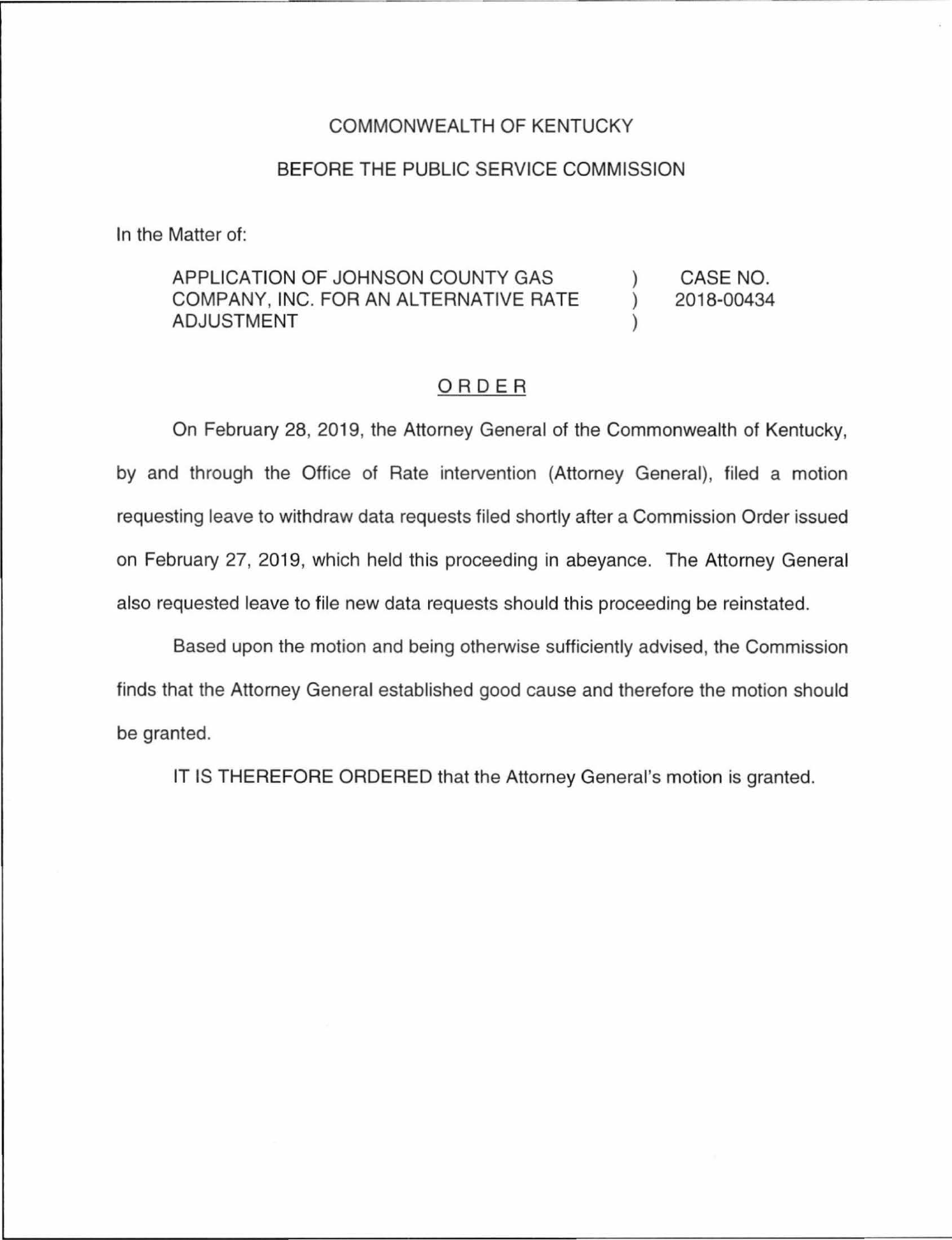By the Commission



ATTEST;  $\chi$ **OT Executive Director** 

Case No. 2018-00434